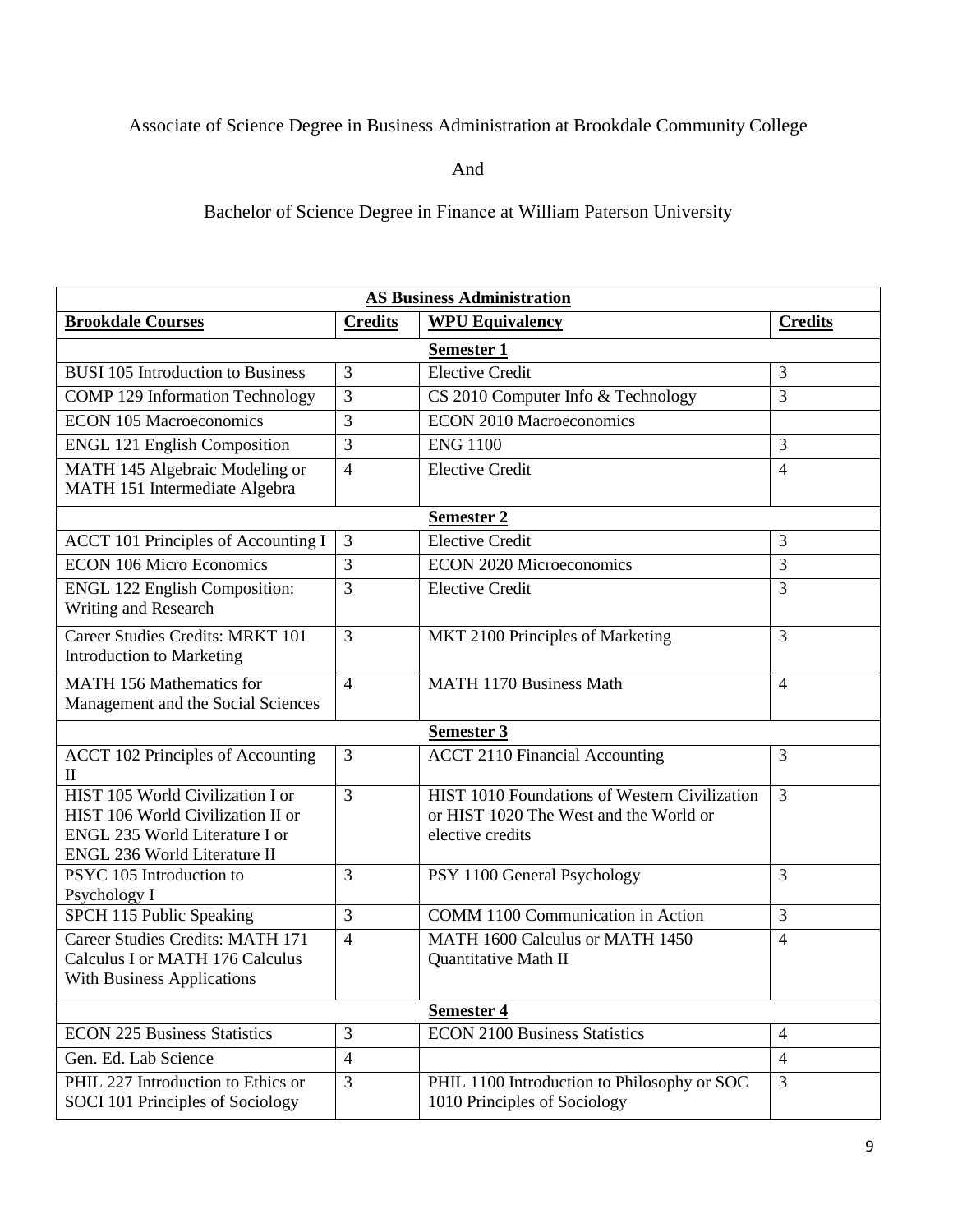| <b>Semester 4</b>                                                                              |                |                                                             |                |  |  |
|------------------------------------------------------------------------------------------------|----------------|-------------------------------------------------------------|----------------|--|--|
| <b>ECON 225 Business Statistics</b>                                                            | 3              | <b>ECON 2100 Business Statistics</b>                        | $\overline{4}$ |  |  |
| Gen. Ed. Lab Science                                                                           | $\overline{4}$ |                                                             | $\overline{4}$ |  |  |
| PHIL 227 Introduction to Ethics or                                                             | $\overline{3}$ | PHIL 1100 Introduction to                                   | 3              |  |  |
| SOCI 101 Principles of Sociology                                                               |                | Philosophy or SOC 1010 Principles of                        |                |  |  |
|                                                                                                |                | Sociology                                                   |                |  |  |
| Career Studies Credits: ACCT 112                                                               | 3              | <b>ACCT 2120 Managerial Accounting</b>                      | 3              |  |  |
| <b>Managerial Accounting</b>                                                                   |                |                                                             |                |  |  |
| Elective                                                                                       | 1              |                                                             | 1              |  |  |
| BS-Finance (60 credits for the major) w/ concentrations in Risk Management, Fintech, or Credit |                |                                                             |                |  |  |
|                                                                                                |                | <b>Analysis &amp; Commercial Banking</b>                    |                |  |  |
|                                                                                                |                | <b>Common Business Core</b><br><b>Requirements</b>          |                |  |  |
|                                                                                                |                | <b>ECON 2110 Business Statistics II</b>                     | 3              |  |  |
|                                                                                                |                | FIN 3200 Corporate Finance                                  | 3              |  |  |
|                                                                                                |                | LAW 2010 Legal Environment of                               | 3              |  |  |
|                                                                                                |                | <b>Business</b>                                             |                |  |  |
|                                                                                                |                | MGT 2000 Principles of Management                           | 3              |  |  |
|                                                                                                |                | MGT 3550 Values, Ethics, and                                | $\overline{3}$ |  |  |
|                                                                                                |                | Sustainability                                              |                |  |  |
|                                                                                                |                | MGT 4310 Production and                                     | 3              |  |  |
|                                                                                                |                | <b>Operations Management</b>                                |                |  |  |
|                                                                                                |                | MGT 4600 Business Strategy and                              | 3              |  |  |
|                                                                                                |                | Policy                                                      |                |  |  |
|                                                                                                |                | FIN 4450 Finance Information                                | 3              |  |  |
|                                                                                                |                | <b>Systems</b>                                              |                |  |  |
|                                                                                                |                | <b>Finance Major Requirements</b>                           |                |  |  |
|                                                                                                |                | FIN 4000 International Finance                              | 3              |  |  |
|                                                                                                |                | Management                                                  |                |  |  |
|                                                                                                |                | FIN 4350 Investment Analysis and                            | 3              |  |  |
|                                                                                                |                | Planning                                                    |                |  |  |
|                                                                                                |                | <b>Finance Elective Requirement (6</b><br>credits required) | 3              |  |  |
|                                                                                                |                |                                                             | 3              |  |  |
|                                                                                                |                | ECON/FIN 3100 Money and Banking                             | 3              |  |  |
|                                                                                                |                | ECON/FIN 4150 Managerial<br>Economics                       |                |  |  |
|                                                                                                |                | FIN 3500 Financial Markets and                              | 3              |  |  |
|                                                                                                |                | Institutions                                                |                |  |  |
|                                                                                                |                | FIN 3690 Private Equity and Venture                         | 3              |  |  |
|                                                                                                |                | Capital                                                     |                |  |  |
|                                                                                                |                | FIN 3990 Selected Topics                                    | $1 - 6$        |  |  |
|                                                                                                |                | FIN 4030 Capital Budgeting                                  | 3              |  |  |
|                                                                                                |                | FIN 4300 Advanced Managerial                                | $\overline{3}$ |  |  |
|                                                                                                |                | Finance                                                     |                |  |  |